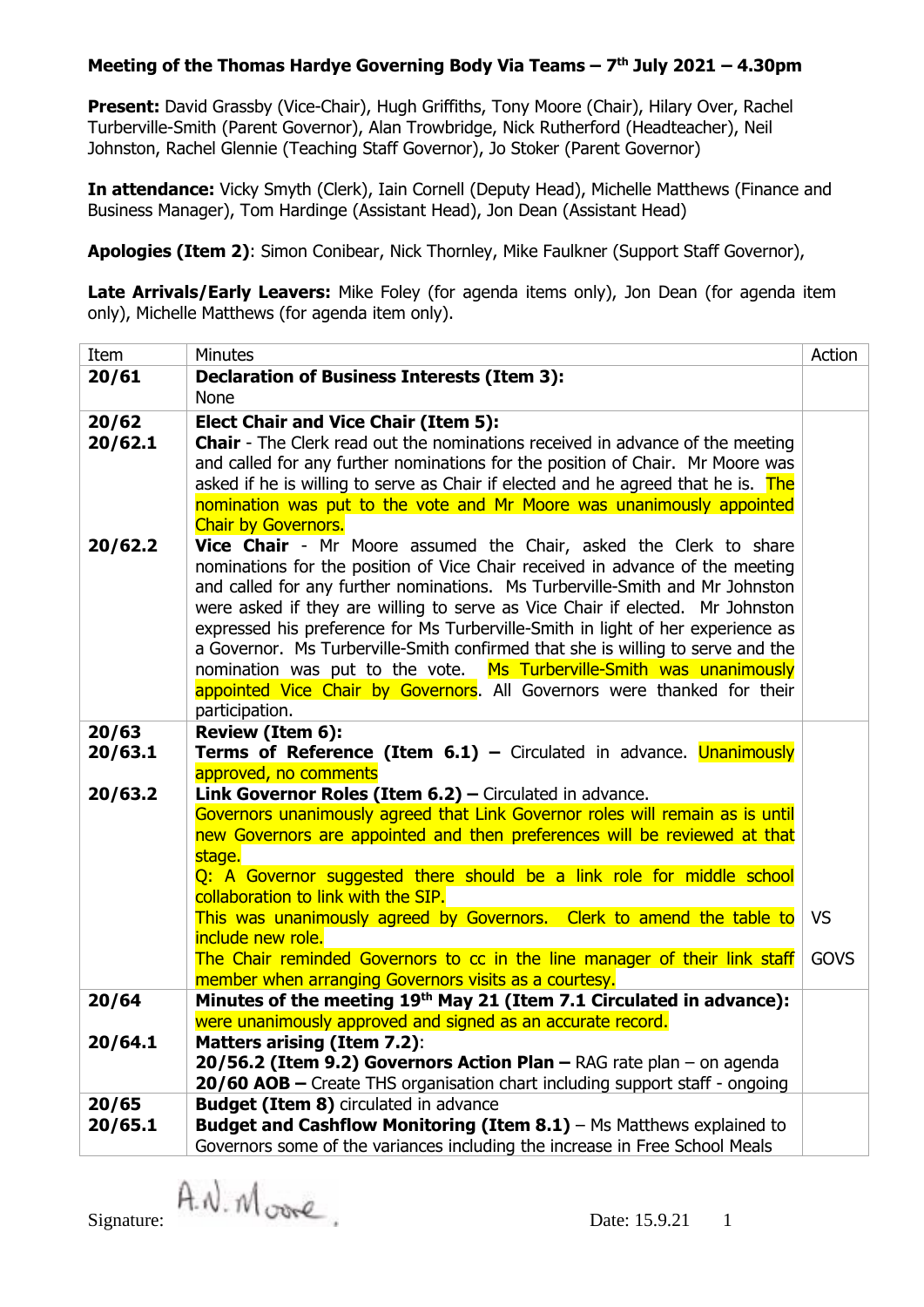|                                                                                | (FSM) and £54k for the mass testing.                                                                                                               |  |  |  |
|--------------------------------------------------------------------------------|----------------------------------------------------------------------------------------------------------------------------------------------------|--|--|--|
|                                                                                | Q: A Governor asked what the impact was of mass testing on the budget. Ms                                                                          |  |  |  |
|                                                                                | Matthews explained that the school received slightly more in funding than it                                                                       |  |  |  |
|                                                                                | cost in basic terms but not all overheads were calculated to come to a true                                                                        |  |  |  |
|                                                                                | cost, for example, the management time used to organise and oversee.                                                                               |  |  |  |
|                                                                                | The expected loss on catering was £60k but the actual was £45k. The school                                                                         |  |  |  |
|                                                                                | is £45k down on lettings. The £51,460 teaching school money is due to                                                                              |  |  |  |
|                                                                                | differences in the timing of receiving and spending the funding but will be                                                                        |  |  |  |
|                                                                                | reinvested in the teaching school. Staffing costs are up higher than usual but                                                                     |  |  |  |
|                                                                                | this is partly due to site team overtime to cover staff absences. The windows                                                                      |  |  |  |
|                                                                                | project is almost complete. There is a £143k surplus which is £65k less than                                                                       |  |  |  |
| the original budget (£208k) but still good considering the year schools have   |                                                                                                                                                    |  |  |  |
|                                                                                | had.                                                                                                                                               |  |  |  |
|                                                                                |                                                                                                                                                    |  |  |  |
| Ms Matthews went through the actuals in comparison to the forecast and         |                                                                                                                                                    |  |  |  |
| discussed any matters arising. Ms Matthews confirmed she is not concerned      |                                                                                                                                                    |  |  |  |
| about the income though it is marked as amber because it is down; some is      |                                                                                                                                                    |  |  |  |
| received quarterly and the school is waiting on last payments. GAG is on track |                                                                                                                                                    |  |  |  |
| and the CCN and PD base income is down slightly but a payment is expected in   |                                                                                                                                                    |  |  |  |
| the summer. Indirect staffing expenses seem high but this is expected to level |                                                                                                                                                    |  |  |  |
|                                                                                | off as we reach the end of term. This category covers subsistence, travel,                                                                         |  |  |  |
| recruitment, training – anything that is not normal pay. Salaries are all on   |                                                                                                                                                    |  |  |  |
| target. The spend is at 81% which is still at the budgeted amount and          |                                                                                                                                                    |  |  |  |
|                                                                                | expected at this time of the year.                                                                                                                 |  |  |  |
|                                                                                | <b>Capital Projects</b> – Improvement works to the school to improve accessibility                                                                 |  |  |  |
|                                                                                | and create a PD store are ongoing. Once they are complete, the school will be                                                                      |  |  |  |
|                                                                                | refunded by the council, who are paying for the works. The school has                                                                              |  |  |  |
|                                                                                | contributed £75k to the theatre project from its reserves. It is hoped that this                                                                   |  |  |  |
|                                                                                | money will be recouped at a later date. £500k investment is coming from                                                                            |  |  |  |
|                                                                                | Section 106 money from the Local Authority and the Foundation Trust will fund                                                                      |  |  |  |
|                                                                                | the difference. £75k is still a good deal considering the amount of external                                                                       |  |  |  |
|                                                                                | investment coming from the Local Authority.                                                                                                        |  |  |  |
|                                                                                | Q: A Governor asked if the windows project is coming in on budget. Ms                                                                              |  |  |  |
|                                                                                | Matthews confirmed that she has not been made aware of any concerns.                                                                               |  |  |  |
|                                                                                | Q: Another Governor commented on the huge amount of work that has gone                                                                             |  |  |  |
|                                                                                | into this and thanked Ms Matthews and all involved on behalf of the governors.                                                                     |  |  |  |
|                                                                                | Q: A Governor asked what a reasonable amount of reserves is, generally. One                                                                        |  |  |  |
|                                                                                | Governor suggested £500k for the size of the school. Mr Cornell added that                                                                         |  |  |  |
|                                                                                | the auditors have always advised at least one months' salaries.                                                                                    |  |  |  |
| 20/65.2                                                                        | Review and Recommend Budget 21-22 (Item 8.2) - circulated in                                                                                       |  |  |  |
|                                                                                | advance                                                                                                                                            |  |  |  |
|                                                                                | Income - The teaching school main grant of £40k has been stopped. The                                                                              |  |  |  |
|                                                                                | teachers grant and pay award has gone down but is now included in the main                                                                         |  |  |  |
|                                                                                |                                                                                                                                                    |  |  |  |
|                                                                                | GAG. The school will get the FSM grant again next year and more students<br>need FSM. The CCN and PD base funding is related to the number of EHCP |  |  |  |
|                                                                                |                                                                                                                                                    |  |  |  |
|                                                                                | students attending, which is known. The sports lettings are not back up to full                                                                    |  |  |  |
|                                                                                | level. The canteen income has been estimated on previous years.                                                                                    |  |  |  |
|                                                                                | $Expenditure - A little is expected back with regards to the MAT contribution$                                                                     |  |  |  |
|                                                                                | due to the resources being taken from the school. Staffing has been based on                                                                       |  |  |  |
|                                                                                | where we are at this point in time and there is not much scope in the bottom                                                                       |  |  |  |
|                                                                                | line to add. £25k has been allocated to capital projects; this is not for a                                                                        |  |  |  |
|                                                                                | specific project at present but things that are likely to come about throughout                                                                    |  |  |  |

Signature:  $A.M. M_{\text{core}}$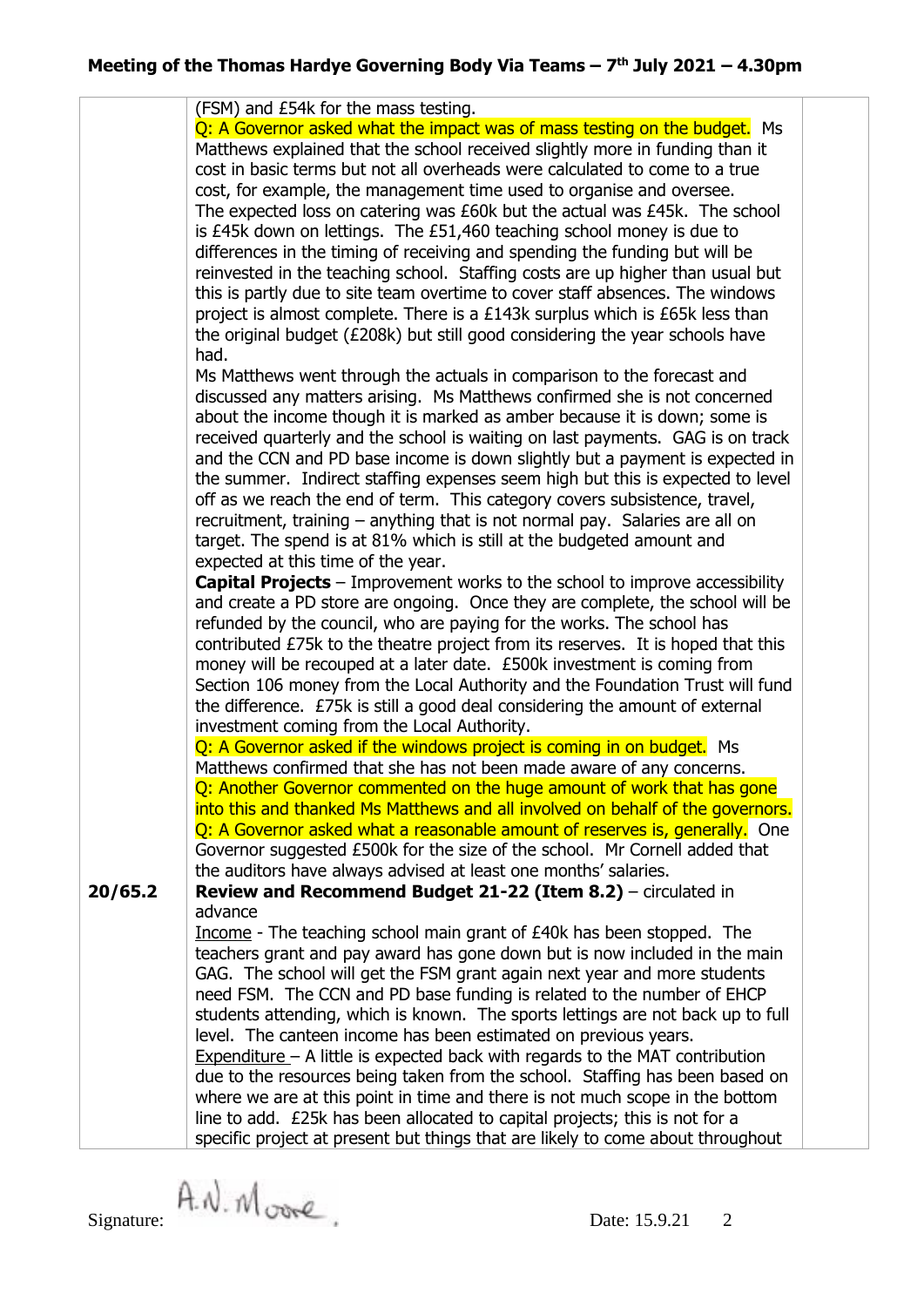the year. Gas costs have gone down. An extra  $£10k$  has been added to the IT budget as the previous amount didn't suffice. A £258k surplus is forecast. £44,455 has been ring-fenced for site security improvements. Exams budget has a little bit more though JCQ have agreed a 42% refund and it is hoped the others will do the same. Staff costs are at 83% which is high and is expected to be high. The school employs a high standard of staff and to reduce this may have an impact on the subjects delivered. The school is not at the point where it needs to make changes to staffing yet. Q: A Governor commented that if the school was in a deficit situation with little surplus, this conversation would be needed. Mr Rutherford opined that the last thing the school would want to touch is the breadth of the curriculum. KPIs are based on national benchmarks and the Governors are monitoring against the school plan. It is important to bear in mind the national benchmarks but key for Governors to monitor the school plan to ensure that what has been budgeted for, is affordable. Q: A Governor referred to the in-year deficit in future years shown in the forecast. Ms Matthews confirmed that she is not worried at this stage and does not believe Governors should be. Mr Rutherford explained that some of this is to do with recruitment. He told Governors that the best time to recruit is January which can mean there is a certain amount of estimating and second guessing required, that can impact upon budget planning. Ms Matthews informed Governors that the forecast has been produced on lower sixth form numbers. Q: A Governor asked if the school can manage an 83% staffing to income ratio on the lower numbers. Mr Rutherford explained that the school has access to income streams that some other schools won't have. The school does feel the funding difficulties, and to maintain staffing has come at the cost of some things that will manifest longer term, citing IT as a really good example. Q: Another Governor suggested the school should move to planned replacements rather than reactive, perhaps using some surplus. Mr Foley joined the meeting Mr Foley commented that Dorset is one of the worst funded LAs in the country. Mr Cornell added that since 2010, the school has cut 25 teachers through natural wastage. Mr Rutherford added the school also had large class sizes now and had dropped the International Baccalaureate. Mr Foley informed Governors that a  $6<sup>th</sup>$  form class must have 18-19 pupils in it now to make it viable, whereas it used to be around 12. The government agreed to offer education a 3-year settlement in order to allow schools to plan better but it has not been released so no one knows what is going to happen with funding in education. Mr Rutherford agreed, adding that nowhere else in the public sector do they not know their budget until 6 months before. Q: A Governor commented that this has not shown in the results and related this to the extraordinary commitment of teachers. Q: A Governor asked how pay awards are monitored. Mr Rutherford explained that movement on the main scale is automatic. To move to and along the upper pay scale a collection of evidence is required and a teacher will remain on each point for at least 2 years. Q: A Governor asked if the school can refuse to make a pay award if it can't afford it. Mr Rutherford said that this is not possible and the school must budget for every teaching staff member being awarded a pay increase. If they

are not, this is then a saving to the budget. Mr Cornell added that the school

 $Signature:$   $A \mathcal{N} \cdot \mathcal{N}$  over  $Date: 15.9.21 \quad 3$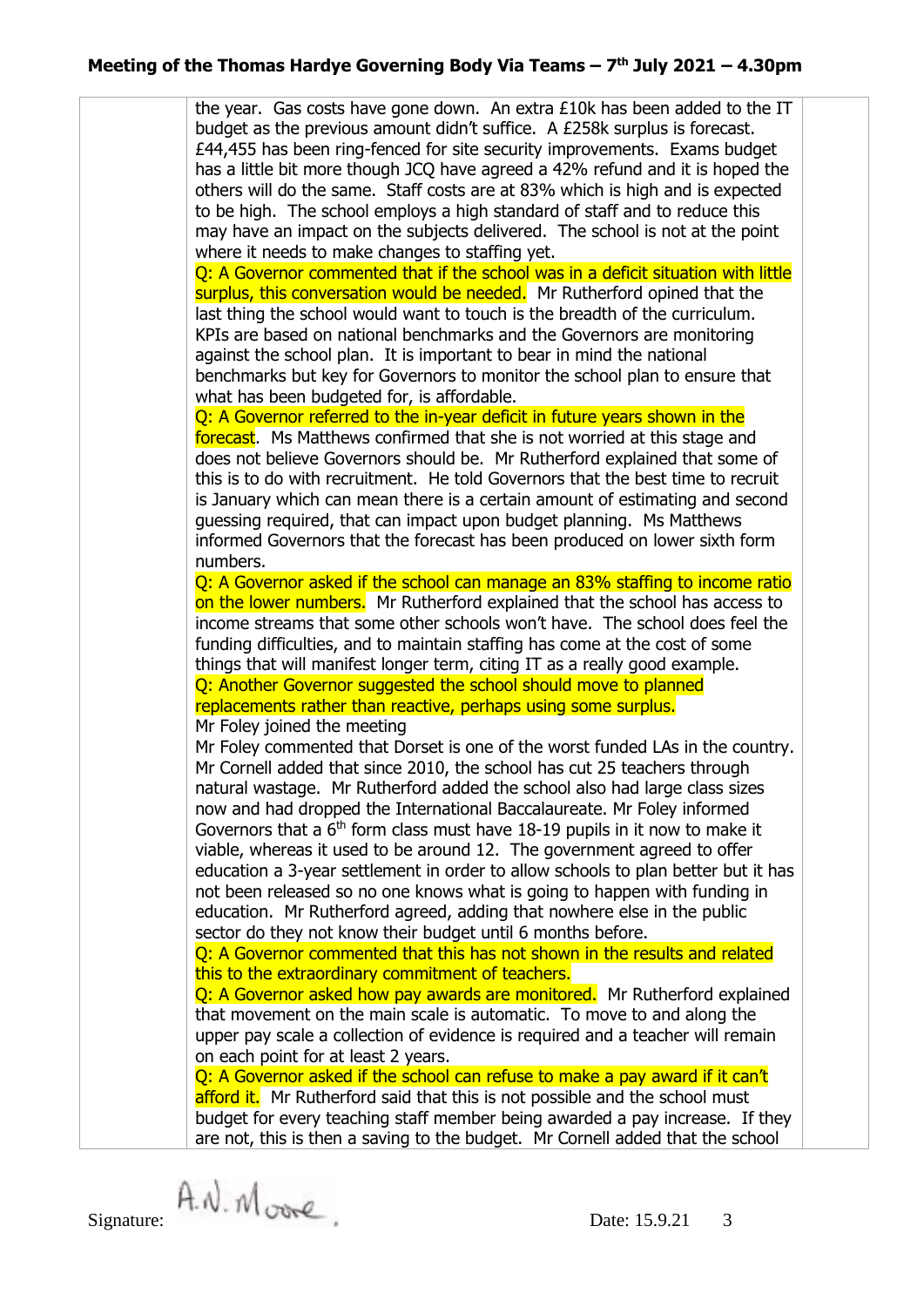|       | is not allowed to withhold a pay award with Mr Rutherford stating that the<br>school must also budget for everyone staying, even though it is likely some<br>staff will retire or move elsewhere throughout the year.<br>The budget was unanimously approved.<br>Ms Matthews left the meeting.                                                                                                                                                                                                                                                                                                                                                                                                                                                                                                                                                                                                                                                                                                                                                                                                                                                                                                                                                                                                                                                                                                                                                                                                                                                                                                                                                                                                                                                                                                                                                                                                                                                                                                                                                                                                                                                                                                                                                                                                                                                                                                                                                                                                                                                                                                                                                                                                                                                                                                                                                                                                                                                                                                                                                                                                                                                                                                                                                                                                                                                                                                                                                                                                                                                                                                                                                         |       |
|-------|--------------------------------------------------------------------------------------------------------------------------------------------------------------------------------------------------------------------------------------------------------------------------------------------------------------------------------------------------------------------------------------------------------------------------------------------------------------------------------------------------------------------------------------------------------------------------------------------------------------------------------------------------------------------------------------------------------------------------------------------------------------------------------------------------------------------------------------------------------------------------------------------------------------------------------------------------------------------------------------------------------------------------------------------------------------------------------------------------------------------------------------------------------------------------------------------------------------------------------------------------------------------------------------------------------------------------------------------------------------------------------------------------------------------------------------------------------------------------------------------------------------------------------------------------------------------------------------------------------------------------------------------------------------------------------------------------------------------------------------------------------------------------------------------------------------------------------------------------------------------------------------------------------------------------------------------------------------------------------------------------------------------------------------------------------------------------------------------------------------------------------------------------------------------------------------------------------------------------------------------------------------------------------------------------------------------------------------------------------------------------------------------------------------------------------------------------------------------------------------------------------------------------------------------------------------------------------------------------------------------------------------------------------------------------------------------------------------------------------------------------------------------------------------------------------------------------------------------------------------------------------------------------------------------------------------------------------------------------------------------------------------------------------------------------------------------------------------------------------------------------------------------------------------------------------------------------------------------------------------------------------------------------------------------------------------------------------------------------------------------------------------------------------------------------------------------------------------------------------------------------------------------------------------------------------------------------------------------------------------------------------------------------------|-------|
| 20/66 | MAT Levy - Mike Foley, MAT CEO (Item 4)<br>Mr Foley agreed to circulate the presentation he had prepared but could not<br>show due to technical difficulties.<br>Mr Foley began by explaining the history of academisation. Wessex MAT<br>currently has 4 schools with Purbeck and DMS joining in January 2022. More<br>schools are likely to follow fairly quickly and it is possible the Trust will have 11<br>schools by the end of 2022 and 20 plus schools the year after. He opined that<br>Mr Williamson's recent speech has changed much in the education landscape.<br>Mr Foley outlined the reasons THS converted to MAT status. 1) Governors<br>knew the direction of travel and made the decision to convert rather than join<br>another Trust. They felt that becoming a MAT fit with the values and<br>philosophy of the school, particularly the continuous improvement of the<br>school and the desire to help and support other schools if it can.<br>2) Pupils attend THS at 13 and have had the bulk of their education elsewhere<br>prior to attending. If they have a poor experience, what would be the impact<br>as they move through the system 3) Outstanding continual challenge $-$ being<br>involved in school improvement elsewhere allows the school to learn from<br>others and challenge itself. Working in other schools enables staff to test and<br>challenge themselves which is good CPD as well as to spot and develop talent.<br>He added it is really important to have influence and impact in the first and<br>middle schools and that DASP was way ahead of its time. However, as it<br>stands, DASP is not set up to ensure identified improvements are made. Mr<br>Foley explained that the MAT is about maintaining its schools but the most<br>important element is school improvement. The MAT is a charity and a company<br>and it is a growing Trust, which is like starting a business from scratch. There<br>is no external funding, the only source of income is contribution from the<br>schools that join and it is up to each Trust how much they ask. Wessex is<br>currently 5%, Harris is 10% and Redstar is 7.5%. The MAT does provide some<br>central services by paying for school SLAs centrally, e.g. HR, Grounds<br>Maintenance, Payroll and the MAT does have some central staff.<br>Approximately 1-1.5% of the 5% pays the salaries of the CEO, CFO, Company<br>Secretary, Health and Safety Manager, MAT Clerk and members of the Finance<br>Team. The payback for schools is not as great during the initial start-up and<br>growth phases as it will be. The Directors have asked for a growth plan to be<br>published by December. There will be staffing models for each phase of<br>growth under the bands Maintenance and School Improvement Offer. These<br>plans will be detailed and fully costed including job description, pay grade and<br>adverts. This will be circulated to all schools in draft form prior to final<br>approval. Mr Foley stressed that the MAT is not a £1 in £1 out model. Phase<br>5 will be the most extensive offer. The Trust is good at supporting schools<br>experiencing difficulty but more work is needed to ensure the offer is just as<br>relevant to schools such as Purbeck and THS, that are good or better.<br>Q: A Governor asked if there will be a need to increase the levy or will the MAT<br>just scale up. Mr Foley commented that this is a question Directors are<br>considering $-$ how do you jump in growth when you have a small team but the<br>money from new schools isn't part of the income yet. The MAT needed | MF/VS |

Signature:  $\hat{A}$ .  $\hat{M}$ .  $\hat{M}$  or  $\hat{C}$ . Date: 15.9.21 4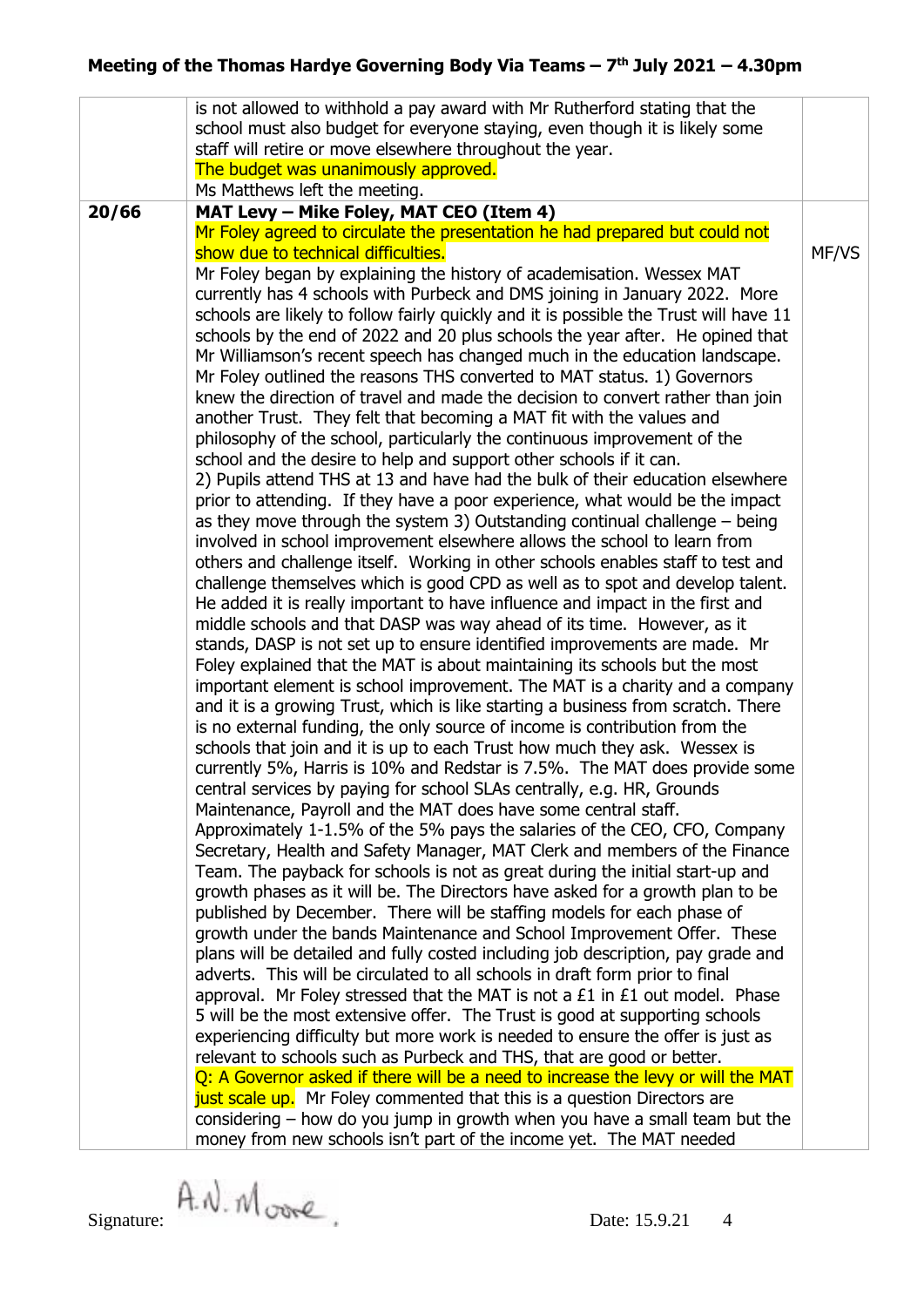|       | another high school partner for THS and school improvement, this has the<br>added benefit of bringing in 5% of a larger budget. The levy may go up but it<br>would need to come with increased services. Harris is 10% but offer a huge<br>amount of services. The Trust has to be good value for money for its schools<br>and their communities.                                                                                                                                                                                                                                                                                                                                                                                                                                                                                                                                                                                                                                                                                                                                                                                                                                                                                                                                                                                                                                                                                                                                                                                                                                                                                                                                                                                                                                                                                                                                                                                                              |  |
|-------|----------------------------------------------------------------------------------------------------------------------------------------------------------------------------------------------------------------------------------------------------------------------------------------------------------------------------------------------------------------------------------------------------------------------------------------------------------------------------------------------------------------------------------------------------------------------------------------------------------------------------------------------------------------------------------------------------------------------------------------------------------------------------------------------------------------------------------------------------------------------------------------------------------------------------------------------------------------------------------------------------------------------------------------------------------------------------------------------------------------------------------------------------------------------------------------------------------------------------------------------------------------------------------------------------------------------------------------------------------------------------------------------------------------------------------------------------------------------------------------------------------------------------------------------------------------------------------------------------------------------------------------------------------------------------------------------------------------------------------------------------------------------------------------------------------------------------------------------------------------------------------------------------------------------------------------------------------------|--|
| 20/67 | <b>Presentation to Mr Grassby (Item 1)</b><br>Mr Foley and Mr Moore made a presentation to Mr Grassby for his many years<br>of service to Thomas Hardye School as Governor. Mr Foley described Mr<br>Foley's generosity of spirit, community service and service to the town of<br>Dorchester, both professionally and through his voluntary work. He<br>commented on Mr Grassby's ability to ask the best questions and being able to<br>hold the leadership team to account whilst also enabling them to feel<br>supported. He informed Governors that Mr Grassby would always visit towards<br>the end of results days and ask how it had gone for both the students and<br>staff which demonstrated his depth of care. Mr Foley concluded by thanking<br>Mr Grassby for being the most fabulous and fantastic Governor. A gift of<br>artwork produced by students and a plaque was presented to Mr Grassby.<br>Mr Foley left the meeting.                                                                                                                                                                                                                                                                                                                                                                                                                                                                                                                                                                                                                                                                                                                                                                                                                                                                                                                                                                                                                  |  |
| 20/68 | Safeguarding Update - Jon Dean, Assistant Headteacher (Item 9)<br>Mr Dean began by thanking Ms Turberville-Smith for her recent visit and the                                                                                                                                                                                                                                                                                                                                                                                                                                                                                                                                                                                                                                                                                                                                                                                                                                                                                                                                                                                                                                                                                                                                                                                                                                                                                                                                                                                                                                                                                                                                                                                                                                                                                                                                                                                                                  |  |
|       | good discussion they had had. The Single Central Record was checked and it<br>highlighted a few improvements required, such as having more than one staff<br>member trained to access and update the record. Mr Dean informed<br>Governors that there have been 53 concerns raised on MyConcern this half<br>term, many of which are not particularly serious. He opined that the lower<br>number of concerns are likely a result of Year 11 and Year 13 leaving $-$ this<br>has resulted in a lower number of mental health and self-harm incidents. Some<br>of the students with more complex issues were also part of that cohort.<br>Students also felt that the tests used as part of the evidence for Teacher<br>Assessed Grades were not exams and this has made a difference to student<br>mental health. Mr Dean referred to the priorities for 21-22 and highlighted: 1)<br>Sexual Harassment and Rape Culture - in terms of digesting the guidance in<br>KCSIE and gaining student voice as to how the school should look at this issue.<br>2) Mental Health - in terms of how the school can support students to improve<br>their own wellbeing. Staff are being trained to spot students that may be<br>struggling, early, and there is a need to educate the students to look after their<br>own mental health as there is a lack of resource available in the NHS.<br>The school is also taking part in a safeguarding review along with all the<br>schools in the MAT and has visited St Osmund's. St Osmund's will visit in<br>September and Mr Dean will report back to Governors. Mr Dean informed<br>Governors that generally, there is a lot going on; students are back into the<br>normal structure of the school day and there have been concerns around<br>COVID. Relationships and Sex Education will be looked at next term with the<br>new PSCHE Co-ordinator, Mr Matthews, regarding the curriculum.<br>Mr Dean left the meeting. |  |
| 20/69 | Early Career Framework - Laura Cheney, Assistant Headteacher<br><b>(Item 10):</b> Ms Cheney explained the existing system for Newly Qualified                                                                                                                                                                                                                                                                                                                                                                                                                                                                                                                                                                                                                                                                                                                                                                                                                                                                                                                                                                                                                                                                                                                                                                                                                                                                                                                                                                                                                                                                                                                                                                                                                                                                                                                                                                                                                  |  |
|       | Teachers to Governors and informed them that the government have opted to<br>move to the Early Career Framework system instead, for various reasons<br>including retention. Many new teachers are leaving within 5 years of being<br>trained. Ms Cheney explained that THS already do much of what is in the new                                                                                                                                                                                                                                                                                                                                                                                                                                                                                                                                                                                                                                                                                                                                                                                                                                                                                                                                                                                                                                                                                                                                                                                                                                                                                                                                                                                                                                                                                                                                                                                                                                               |  |
|       |                                                                                                                                                                                                                                                                                                                                                                                                                                                                                                                                                                                                                                                                                                                                                                                                                                                                                                                                                                                                                                                                                                                                                                                                                                                                                                                                                                                                                                                                                                                                                                                                                                                                                                                                                                                                                                                                                                                                                                |  |

Signature:  $\hat{A}$ .  $\hat{M}$ .  $\hat{M}$  or  $\hat{C}$ . Date: 15.9.21 5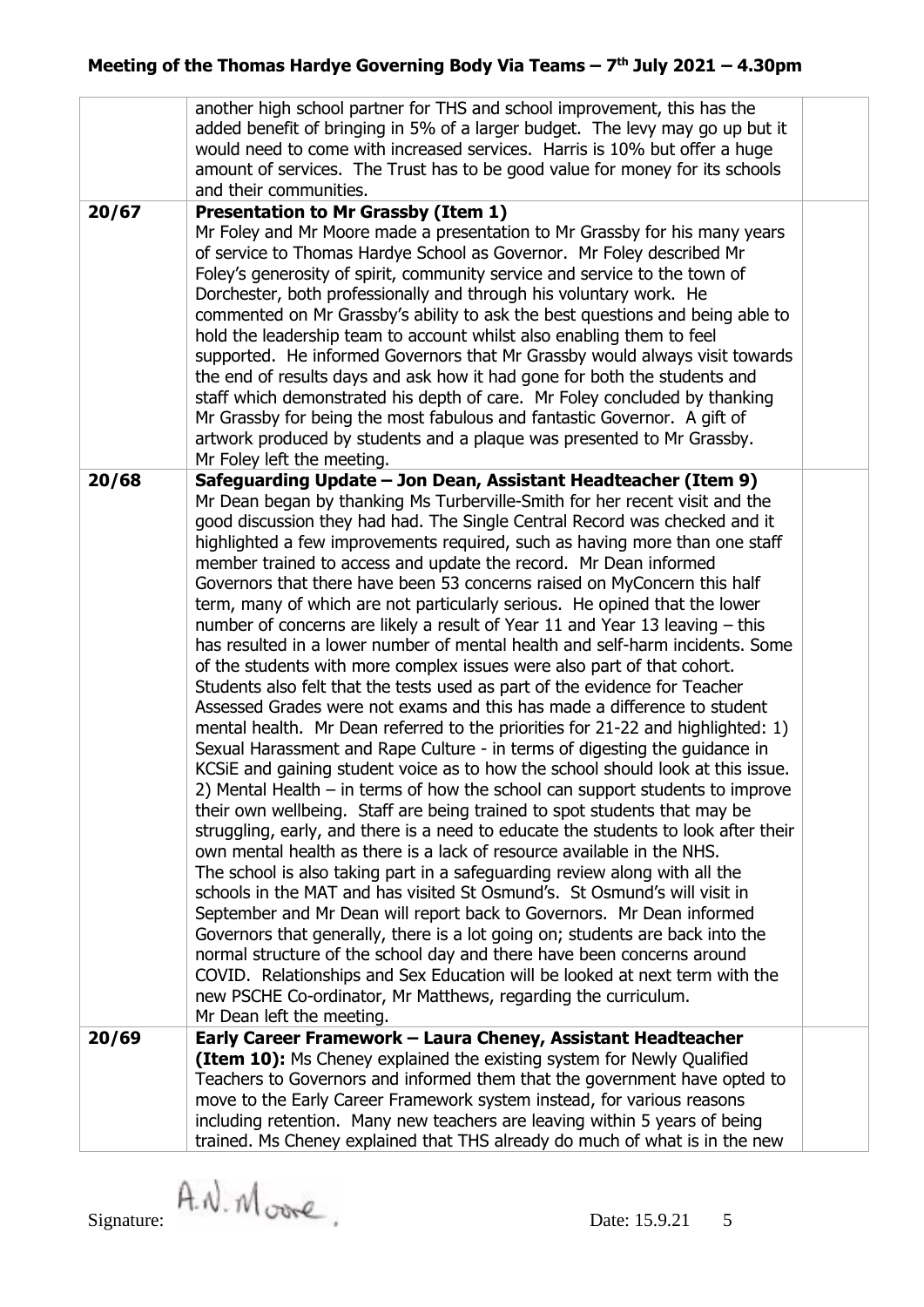|                                                                           | framework. The main differences between the NQT system and the new               |  |  |  |  |
|---------------------------------------------------------------------------|----------------------------------------------------------------------------------|--|--|--|--|
|                                                                           | system are: 2 year programme instead of 1; 10% reduction in teaching             |  |  |  |  |
|                                                                           | timetable the first year and 5 % reduction the second, both funded; support      |  |  |  |  |
|                                                                           | from two staff, a mentor and the induction tutor. There will be regular          |  |  |  |  |
|                                                                           | feedback from lesson observations and regular reviews of progress through the    |  |  |  |  |
|                                                                           | induction tutor, this will be Ms Cheney initially but it will depend on how many |  |  |  |  |
|                                                                           | early career teachers THS supports. The MAT will play a role to help early       |  |  |  |  |
| career teachers, for example, to observe other teachers in other schools  |                                                                                  |  |  |  |  |
|                                                                           |                                                                                  |  |  |  |  |
|                                                                           | example and Ms Cheney has a meeting with the person in charge of early           |  |  |  |  |
|                                                                           | career teachers at Purbeck to discuss this further. There will be a new          |  |  |  |  |
|                                                                           | teaching school hub in Poole in September called South Central. They would       |  |  |  |  |
|                                                                           | like THS to be a strategic partner and will train Ms Cheney to deliver the       |  |  |  |  |
|                                                                           | programme to a group of early career teachers. They will also be our             |  |  |  |  |
| appropriate body. Teachers will achieve QTS after 2 years.                |                                                                                  |  |  |  |  |
|                                                                           | Q: A Governor asked if this will create more pressure. Ms Cheney opined it will  |  |  |  |  |
|                                                                           | create less as the teachers will not need several folders of evidence. It also   |  |  |  |  |
|                                                                           | means the support is spread out rather than having a year of lots of support     |  |  |  |  |
|                                                                           | and then all taken away and a full teaching timetable. There will be consistent  |  |  |  |  |
|                                                                           | support and mentoring over 2 years instead of one. It is also a bit more         |  |  |  |  |
|                                                                           | prescriptive which will make it more consistent across schools.                  |  |  |  |  |
|                                                                           | Q: Another Governor asked how many early career teachers THS will have in        |  |  |  |  |
|                                                                           | September. Ms Cheney confirmed there will be 3 starting in September.            |  |  |  |  |
| Q: A Governor asked what the impact is for teachers who are also mentors. |                                                                                  |  |  |  |  |
|                                                                           | Ms Cheney explained that the school is heavily involved in teacher training and  |  |  |  |  |
|                                                                           | that the teaching school funds some time for mentors to undertake their role     |  |  |  |  |
|                                                                           | and tries to protect them for one meeting per week on their timetable if         |  |  |  |  |
|                                                                           |                                                                                  |  |  |  |  |
|                                                                           |                                                                                  |  |  |  |  |
|                                                                           | possible. There is no shortage of volunteers among the staff.                    |  |  |  |  |
|                                                                           | Governors thanked Ms Cheney for attending the meeting.                           |  |  |  |  |
| 20/70                                                                     | School Improvement Plan - Tom Hardinge, Assistant Headteacher                    |  |  |  |  |
|                                                                           | (Item 11):                                                                       |  |  |  |  |
| 20/70.1                                                                   | Review School Improvement Plan (Item 11.1) - circulated in advance.              |  |  |  |  |
|                                                                           | Mr Hardinge informed Governors that the goals remain largely unchanged as        |  |  |  |  |
|                                                                           | they are broad, ambitious and long term. He advised Governors that there is a    |  |  |  |  |
|                                                                           | brief summary of progress, the plan has been RAG rated and that where there      |  |  |  |  |
|                                                                           | has been limited progress this has been marked red, amber indicates some         |  |  |  |  |
|                                                                           | progress and green indicates significant progress citing the skills staff and    |  |  |  |  |
|                                                                           | students have developed re online learning as an example. Linking the SIP to     |  |  |  |  |
|                                                                           | the link governor roles has been really useful and a great way of giving         |  |  |  |  |
|                                                                           | feedback to Governors. Small changes are being made to the performance           |  |  |  |  |
|                                                                           | management process to tie it in more closely with the SIP. The CPD groups        |  |  |  |  |
|                                                                           | will also be linked to each of the aims. Mr Hardinge confirmed that he and Mr    |  |  |  |  |
|                                                                           | Rutherford had looked at the actions and impacts column and noted literacy in    |  |  |  |  |
|                                                                           | boys and disadvantaged students as an issue in the last 12 months.               |  |  |  |  |
|                                                                           | Q: A Governor asked if SLT and staff ever visit similar schools to see what can  |  |  |  |  |
|                                                                           | be learned from them. Mr Hardinge confirmed that they do and are speaking        |  |  |  |  |
|                                                                           | to a school in Woking with a high percentage of students eligible for Pupil      |  |  |  |  |
|                                                                           | Premium funding.                                                                 |  |  |  |  |
|                                                                           | Mr Hardinge asked Governors to email any questions about the SIP so he can       |  |  |  |  |
|                                                                           | produce a Q&A document as before for Mrs Smyth to circulate to Governors.        |  |  |  |  |
|                                                                           | Q: A Governor asked if are any positive outcomes from the pandemic. Mr           |  |  |  |  |
|                                                                           | Hardinge noted that students are more independent and staff are looking at       |  |  |  |  |

Signature:  $\hat{A}$ .  $\hat{M}$  over  $\hat{C}$ . Date: 15.9.21 6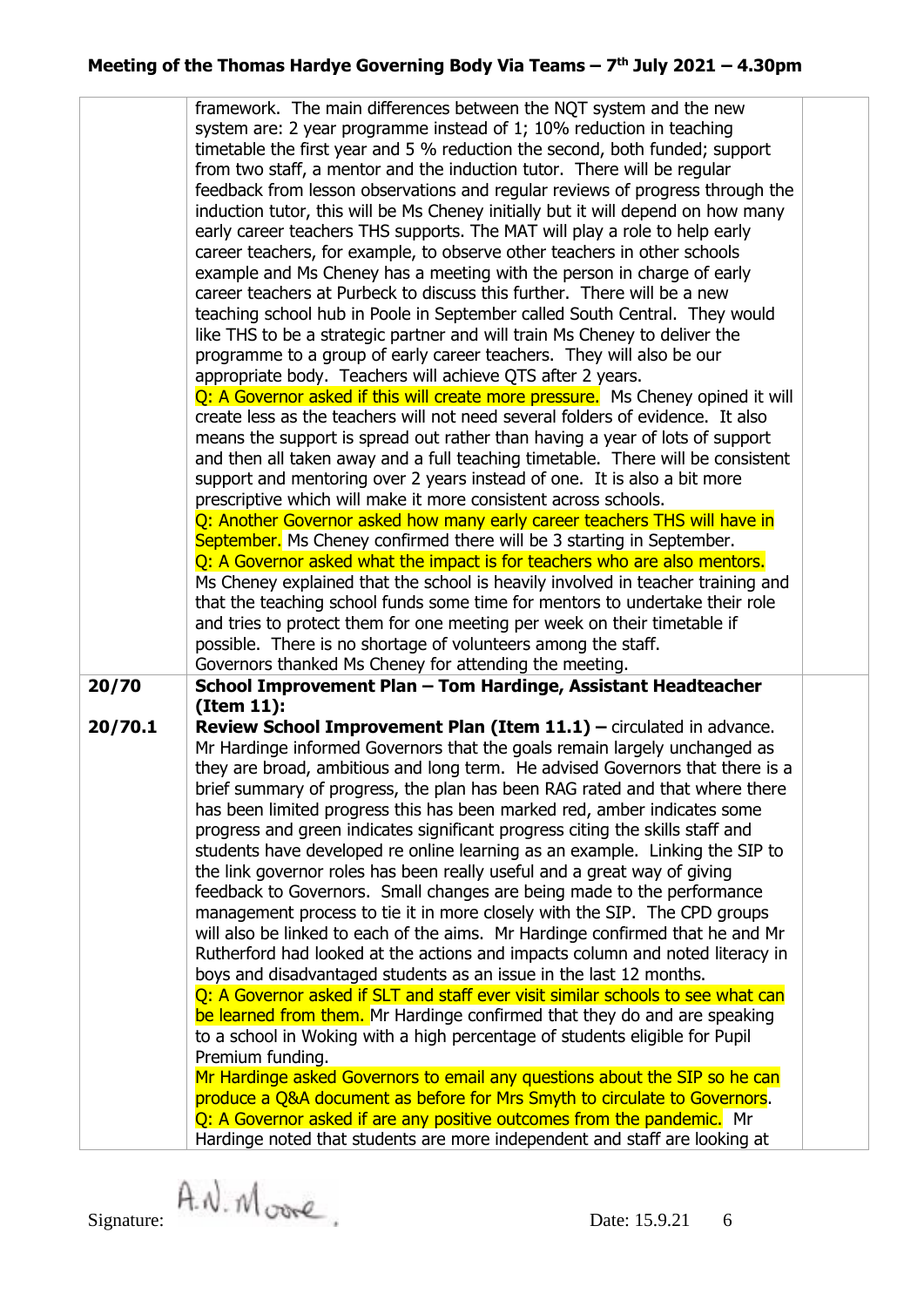**20/70.2** how this can be sustained including moving on to more metacognitive approaches. A member of the sixth form staff, Ms Allner has a plan as to how she would like to push this on. Study skills are key. Q: A Governor referred to the book 'Boy's don't try' that Mr Hardinge had recommended to him and suggested other Governors may like to read it if they have time. O: A Governor asked if the Careers appointment has been filled. Mr Rutherford confirmed that it has and that they are a MAT employee. The bulk of the work will be at THS initially so they will work closely with Jon Dean to ensure THS is where it needs to be and then they will go out to the other schools in the MAT. This is a full time post. **Governors' Visits Reports (Item 11.2) –** circulated in advance – questions arising Q: A Governor referred to their sixth form report and asked Governors to note the issue with recruitment due to event cancellations and other impacts of COVID. She explained that Mr Nicholls has a plan going forward that she will continue to speak with him regularly about. Mr Rutherford added that a professional photographer has been engaged to take photos and videos of the school, staff and students for professional marketing materials. Any reduction in numbers in Year 12 affects the funding a year later. Ms Over confirmed that prospective students will come into school on the final day of term to meet their teachers but the final number on roll won't be known until the end of September. Q: A Governor asked if there is much change in numbers once term starts. Mr Cornell opined that there is some change as people start courses and change their preferences or move from other providers. This year, there was change with regards to pupils dropping to 2 courses. Mr Rutherford added that there is a risk of grade inflation and that with external students, the teachers won't know if they are capable until they are some way into the courses. A Governor opined that speaking from parental experience, remote learning for A Levels is harder. Q: Another Governor asked the number of students coming from Weymouth. Mr Cornell confirmed there is around 90 but this is lower than usual Q: The Governor asked if transport was an issue and whether the operation of a bus should be considered to make it easier for students from Weymouth to attend. Mr Cornell explained that running a bus is prohibitively expensive and won't necessarily improve the numbers coming from Weymouth. Q: A Governor asked whether the risk of grade inflation is included in the SIP in some way and what action the school has taken to address it. Mr Cornell explained that the BTEC Business Qualification has been reworked and that the school has opted for Core Maths. Flexibility has been built into the system over the last few years by broadening the offer to include BTECs. A Governor noted that the SEND attendance figure at 90.7% is below where the school wants it to be. They added that they are aware that children with EHCP that didn't attend had to be marked as absent despite engaging in home learning. They also informed Governors that the fire door at the nursery has been fixed. Governors thanked their link staff members for welcoming them so warmly into school. They also thanked their fellow Governors for the written reports and it was noted that they are enjoyable to read and informative.

 $Signature: A. N. M core$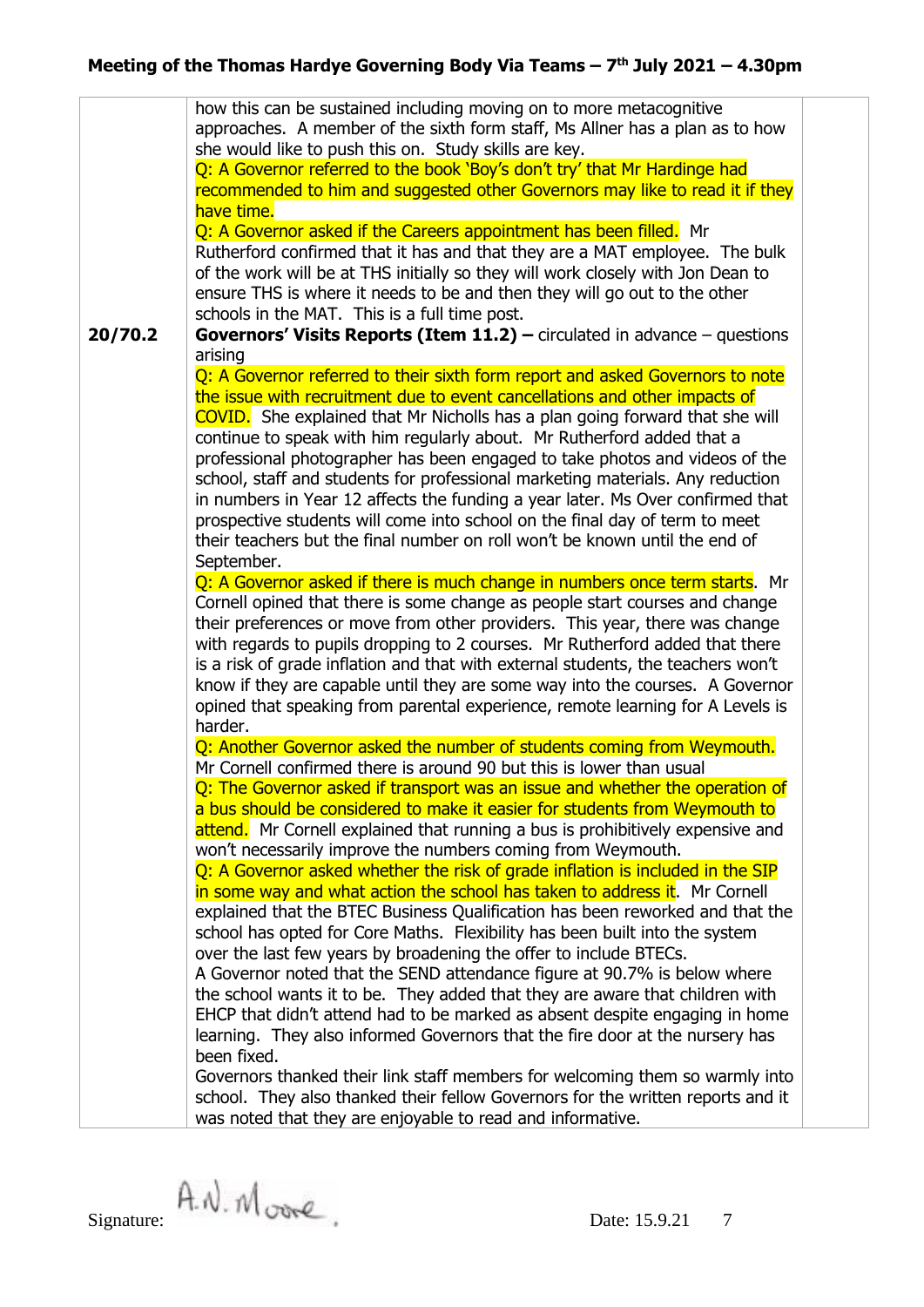| 20/71   | Headteacher's Report - Nick Rutherford, Headteacher (Item 12):                                                                                                |
|---------|---------------------------------------------------------------------------------------------------------------------------------------------------------------|
|         | Mr Rutherford asked Governors to provide feedback upon how useful they find                                                                                   |
|         | his report and the information contained therein. This will enable him to tweak                                                                               |
|         | it to ensure it meets their needs.                                                                                                                            |
| 20/71.1 | Attendance - Considering the year the school has had the attendance figure                                                                                    |
|         | at 93%, when 95% is the standard, is not bad.                                                                                                                 |
|         | Q: A Governor enquired about the persistent absence figure and asked how                                                                                      |
|         | much is due to COVID and how much is due to other issues. Mr Rutherford                                                                                       |
|         | confirmed that Mr Dean is going to be looking at this as part of his                                                                                          |
|         | safeguarding role.                                                                                                                                            |
|         | Q: Another Governor queried the exclusions figure and asked Mr Rutherford if                                                                                  |
|         | this is related to defiance and behaviour and what this looks like in practice.                                                                               |
|         | Mr Rutherford explained that an exclusion for defiance would be due to open                                                                                   |
|         | and sustained refusal to follow an adult's instructions. He opined the                                                                                        |
|         | importance of taking action regarding this for two main reasons 1) how can                                                                                    |
|         | you run a school if the pupils won't follow instructions 2) others see the<br>consequences of this behaviour and moderate their own. He opined that this      |
|         | is an impact of the lockdowns. Mr Rutherford added that he could see the                                                                                      |
|         | jump in the numbers of exclusions will be concerning for Governors and                                                                                        |
|         | assured them that it is deliberate, short term use of fixed term exclusions in                                                                                |
|         | order to reset behavioural expectations. This has worked and the number of                                                                                    |
|         | incidents and exclusions have reduced. The school is now seeing mainly                                                                                        |
|         | persistently challenging students being excluded.                                                                                                             |
|         | Q: A Governor asked if pupils might see it as a way of getting out of school                                                                                  |
|         | and thus exclusions will have a counterproductive effect. Mr Rutherford opined                                                                                |
|         | that if the deliberate spike caused by addressing the behaviour did not reduce                                                                                |
|         | incidents then it would be clear that exclusions are not working and a new                                                                                    |
|         | approach is required. Parental support becomes key in these circumstances.                                                                                    |
|         | It is important to be clear with the students that there is a line they must not                                                                              |
|         | cross. Overall, parents have been supportive; there have been a couple of                                                                                     |
|         | letters from displeased parents but the majority are in support and it has had                                                                                |
|         | the desired effect.                                                                                                                                           |
| 20/71.2 | <b>Curriculum Recovery - Mr Rutherford informed Governors that he is not so</b>                                                                               |
|         | concerned about curriculum as on the whole, the students engaged well during                                                                                  |
|         | home learning periods. The greater concern is the impact on the pastoral,                                                                                     |
|         | behavioural and social needs including mental health concerns.                                                                                                |
|         | Q: A Governor enquired as to the plans for exams in 2022 and asked if they<br>will adjust the assessments for knowledge. Mr Rutherford confirmed that he      |
|         |                                                                                                                                                               |
|         | has no information at present and thinks that they will. Mr Cornell added that<br>the government seem to be hinting that they may go back to last year's plan |
|         | for exams. Mr Rutherford suggested that may remove a book from English and                                                                                    |
|         | drop a unit from History, for example, but has no concrete information to say                                                                                 |
|         | for certain.                                                                                                                                                  |
| 20/71.3 | Looked after Children and Pupil Premium - Mr Rutherford confirmed                                                                                             |
|         | detailed reports on educational progress will follow in the Autumn term.                                                                                      |
| 20/71.4 | <b>Staffing matters</b> $-$ The school is fully staffed for September. There are a                                                                            |
|         | couple of Teaching Assistant and Cover Supervisor posts to fill. One resignation                                                                              |
|         | has been accepted after the deadline due to exceptional circumstances and                                                                                     |
|         | there is no need to replace at present.                                                                                                                       |
| 20/71.5 | $SLT$ – Mr Rutherford highlighted the roles and responsibilities of the SLT and                                                                               |
|         | informed Governors he may look to redistribute responsibilities and/or expand                                                                                 |

Signature:  $\hat{A}$ .  $\hat{M}$ ,  $\hat{M}$   $\hat{O}$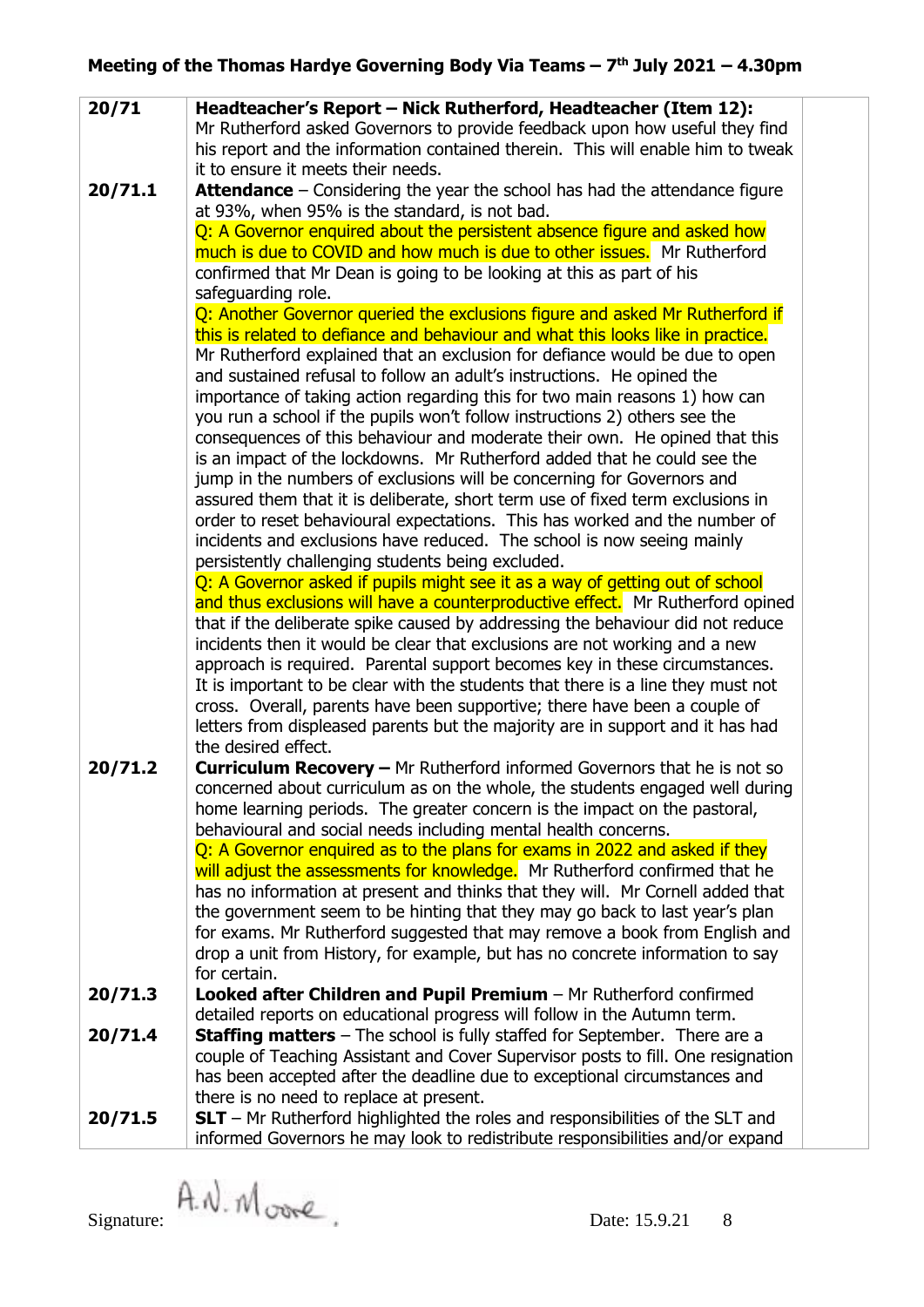| 20/71.6                                                                      | the team. He added that it is difficult to gauge a role at this stage and will<br>spend more time getting to know the team and school better. He informed<br>Governors that staff have been fantastic and attendance is high. He expressed<br>his thanks to staff and Governors for their support this term and opined that<br>THS has a phenomenal team.<br><b>Health and Safety</b> $-$ Governors were informed that there is an external audit<br>tomorrow. The MAT Health and Safety Officer has been absent long term and<br>as a result, Governors should expect the audit to note issues that are still to be<br>addressed. |           |  |  |
|------------------------------------------------------------------------------|------------------------------------------------------------------------------------------------------------------------------------------------------------------------------------------------------------------------------------------------------------------------------------------------------------------------------------------------------------------------------------------------------------------------------------------------------------------------------------------------------------------------------------------------------------------------------------------------------------------------------------|-----------|--|--|
| Q: Governors asked that Mr Rutherford add information about Extra-Curricular |                                                                                                                                                                                                                                                                                                                                                                                                                                                                                                                                                                                                                                    |           |  |  |
|                                                                              | <b>Activities to his report.</b>                                                                                                                                                                                                                                                                                                                                                                                                                                                                                                                                                                                                   |           |  |  |
|                                                                              | Q: A Governor noted the stunning online artwork and asked if there are any                                                                                                                                                                                                                                                                                                                                                                                                                                                                                                                                                         |           |  |  |
|                                                                              | other upcoming events that Governors can support. Mr Rutherford expressed                                                                                                                                                                                                                                                                                                                                                                                                                                                                                                                                                          |           |  |  |
|                                                                              | his hope that there will be more in the coming year as the school returns to                                                                                                                                                                                                                                                                                                                                                                                                                                                                                                                                                       |           |  |  |
|                                                                              | normality.                                                                                                                                                                                                                                                                                                                                                                                                                                                                                                                                                                                                                         |           |  |  |
|                                                                              | Q: The Governor also asked how Mr Rutherford is settling in. He informed                                                                                                                                                                                                                                                                                                                                                                                                                                                                                                                                                           |           |  |  |
|                                                                              | Governors that he has met most staff and felt he knew around 100 out of the<br>265 team by name. The staff and students have been very welcoming. Due                                                                                                                                                                                                                                                                                                                                                                                                                                                                              |           |  |  |
|                                                                              | to COVID isolations, Mr Rutherford explained that he has enjoyed teaching this                                                                                                                                                                                                                                                                                                                                                                                                                                                                                                                                                     |           |  |  |
|                                                                              | week and was looking forward to taking his own class from September.                                                                                                                                                                                                                                                                                                                                                                                                                                                                                                                                                               |           |  |  |
| 20/72                                                                        | Risk register (Item 13): circulated in advance                                                                                                                                                                                                                                                                                                                                                                                                                                                                                                                                                                                     |           |  |  |
|                                                                              | Mr Rutherford explained that he had met with SLT and has added some                                                                                                                                                                                                                                                                                                                                                                                                                                                                                                                                                                |           |  |  |
|                                                                              | additional financial risks, site security risks and the risk of falling standards. He                                                                                                                                                                                                                                                                                                                                                                                                                                                                                                                                              |           |  |  |
|                                                                              | will send this to Mrs Smyth who will circulate to Governors via the portal.                                                                                                                                                                                                                                                                                                                                                                                                                                                                                                                                                        | NR/VS     |  |  |
| 20/73                                                                        | <b>Governors Self-Review (Item 14)</b>                                                                                                                                                                                                                                                                                                                                                                                                                                                                                                                                                                                             |           |  |  |
|                                                                              |                                                                                                                                                                                                                                                                                                                                                                                                                                                                                                                                                                                                                                    |           |  |  |
| 20/73.1                                                                      | <b>Review Board SWOT Analysis and Questionnaire Outcomes (Item</b>                                                                                                                                                                                                                                                                                                                                                                                                                                                                                                                                                                 |           |  |  |
|                                                                              | 14.1): - Governors discussed the anonymised SWOT analysis and                                                                                                                                                                                                                                                                                                                                                                                                                                                                                                                                                                      |           |  |  |
|                                                                              | questionnaire outcomes and agreed to return to this in September.                                                                                                                                                                                                                                                                                                                                                                                                                                                                                                                                                                  |           |  |  |
|                                                                              | Governors asked the Clerk to prepare individual training recommendations                                                                                                                                                                                                                                                                                                                                                                                                                                                                                                                                                           |           |  |  |
|                                                                              | according to individual responses and to draft a group-training plan according                                                                                                                                                                                                                                                                                                                                                                                                                                                                                                                                                     |           |  |  |
|                                                                              | to the anonymised Board responses. Governors also asked the Clerk to                                                                                                                                                                                                                                                                                                                                                                                                                                                                                                                                                               |           |  |  |
|                                                                              | identify any recruitment priorities. Clerk to email Governors their personalised<br>training plans and share the draft Board training and recruitment plans via the                                                                                                                                                                                                                                                                                                                                                                                                                                                                |           |  |  |
|                                                                              | portal in September for discussion at the next meeting                                                                                                                                                                                                                                                                                                                                                                                                                                                                                                                                                                             | <b>VS</b> |  |  |
| 20.73.2                                                                      | <b>Review Governors' Action Plan (Item 14.2):</b> - The Chair called for                                                                                                                                                                                                                                                                                                                                                                                                                                                                                                                                                           |           |  |  |
|                                                                              | volunteers to form a working party to review and update the action plan for                                                                                                                                                                                                                                                                                                                                                                                                                                                                                                                                                        |           |  |  |
|                                                                              | September 21. Ms Stoker, Mr Johnston and Ms Turberville-Smith volunteered.                                                                                                                                                                                                                                                                                                                                                                                                                                                                                                                                                         | AM/V      |  |  |
|                                                                              | Chair to arrange meeting date via the Clerk                                                                                                                                                                                                                                                                                                                                                                                                                                                                                                                                                                                        | S         |  |  |
| 20/73.3                                                                      | Training Feedback (Item 14.3): Thanks to Ms Morrison for the excellent                                                                                                                                                                                                                                                                                                                                                                                                                                                                                                                                                             |           |  |  |
|                                                                              | data training session in June.                                                                                                                                                                                                                                                                                                                                                                                                                                                                                                                                                                                                     |           |  |  |
| 20/74                                                                        | Policies - to be received (MAT) (Item 15):                                                                                                                                                                                                                                                                                                                                                                                                                                                                                                                                                                                         |           |  |  |
| 20/74.1                                                                      | Maternity (Item 15.1): Received by Governors                                                                                                                                                                                                                                                                                                                                                                                                                                                                                                                                                                                       |           |  |  |
| 20/75<br>20/75.1                                                             | Policies – to be approved (THS) (Item 16):<br>Attendance (Item 16.1)                                                                                                                                                                                                                                                                                                                                                                                                                                                                                                                                                               |           |  |  |
| 20/75.2                                                                      | Drugs (Item 16.2)                                                                                                                                                                                                                                                                                                                                                                                                                                                                                                                                                                                                                  |           |  |  |
| 20/75.3                                                                      | Intimate Care (Item 16.3)                                                                                                                                                                                                                                                                                                                                                                                                                                                                                                                                                                                                          |           |  |  |
| 20/75.4                                                                      | Managing Contractors (Item 16.4)                                                                                                                                                                                                                                                                                                                                                                                                                                                                                                                                                                                                   |           |  |  |
| 20/75.5                                                                      | Managing the Behaviour of Parents, Carers and Visitors (Item 16.5)                                                                                                                                                                                                                                                                                                                                                                                                                                                                                                                                                                 |           |  |  |
| 20/75.6<br>20/75.7                                                           | Physical Intervention (Item 16.6)<br>Provider Access (Item 16.7)                                                                                                                                                                                                                                                                                                                                                                                                                                                                                                                                                                   |           |  |  |